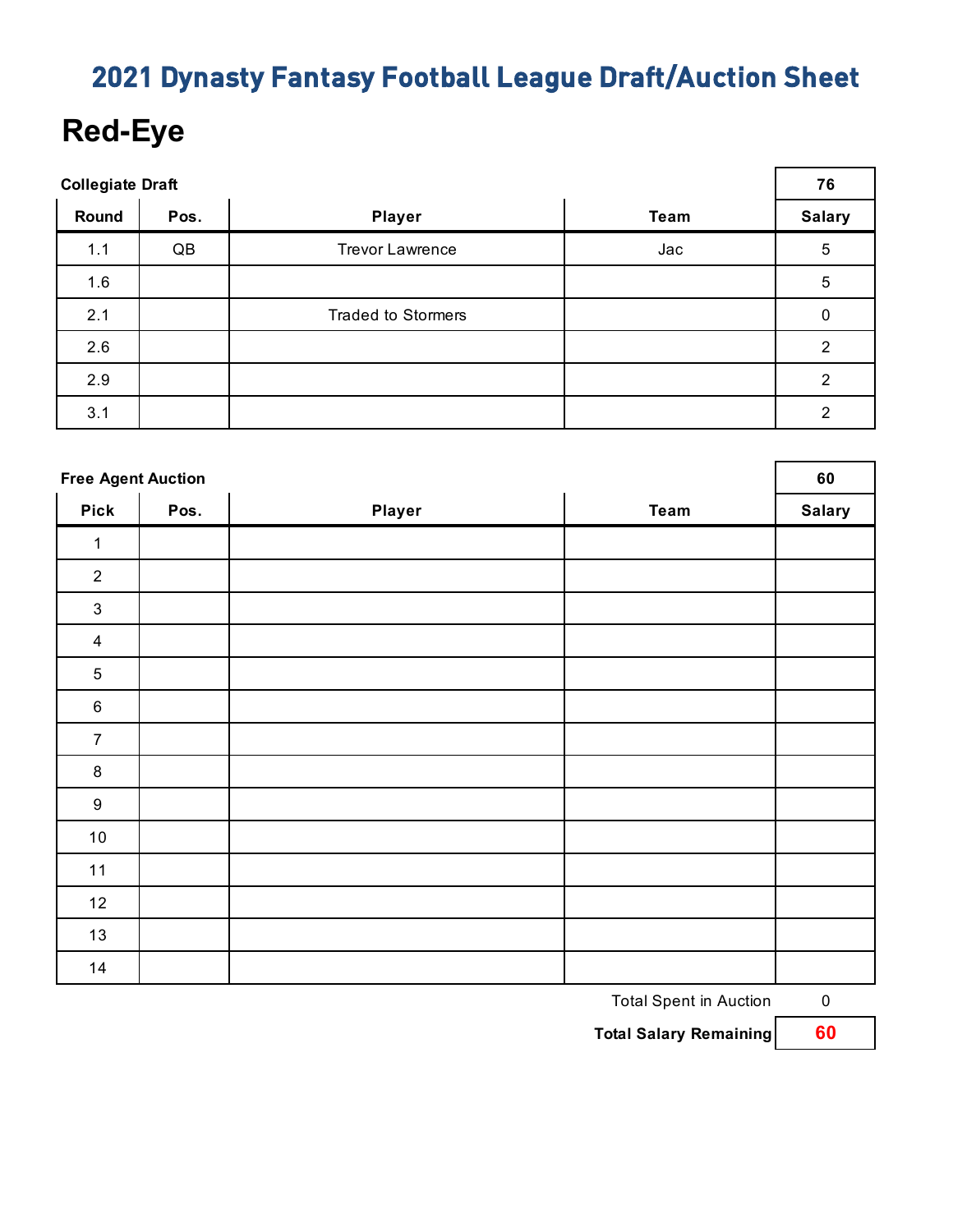## **Larry Birds**

| <b>Collegiate Draft</b> |      |                           |      |               |
|-------------------------|------|---------------------------|------|---------------|
| <b>Round</b>            | Pos. | <b>Player</b>             | Team | <b>Salary</b> |
| 1.2                     |      |                           |      | 5             |
| 2.2                     |      | Traded to Diamonds & Rust |      |               |
| 3.2                     |      | Traded to Nov's Nasties   |      |               |

|                  | <b>Free Agent Auction</b> |               |             |               |  |
|------------------|---------------------------|---------------|-------------|---------------|--|
| <b>Pick</b>      | Pos.                      | <b>Player</b> | <b>Team</b> | <b>Salary</b> |  |
| $\mathbf{1}$     |                           |               |             |               |  |
| $\overline{2}$   |                           |               |             |               |  |
| $\mathbf{3}$     |                           |               |             |               |  |
| $\overline{4}$   |                           |               |             |               |  |
| $\sqrt{5}$       |                           |               |             |               |  |
| $\,6\,$          |                           |               |             |               |  |
| $\overline{7}$   |                           |               |             |               |  |
| $\bf 8$          |                           |               |             |               |  |
| $\boldsymbol{9}$ |                           |               |             |               |  |
| 10               |                           |               |             |               |  |
| 11               |                           |               |             |               |  |
| 12               |                           |               |             |               |  |
| 13               |                           |               |             |               |  |
| 14               |                           |               |             |               |  |

Total Spent in Auction 0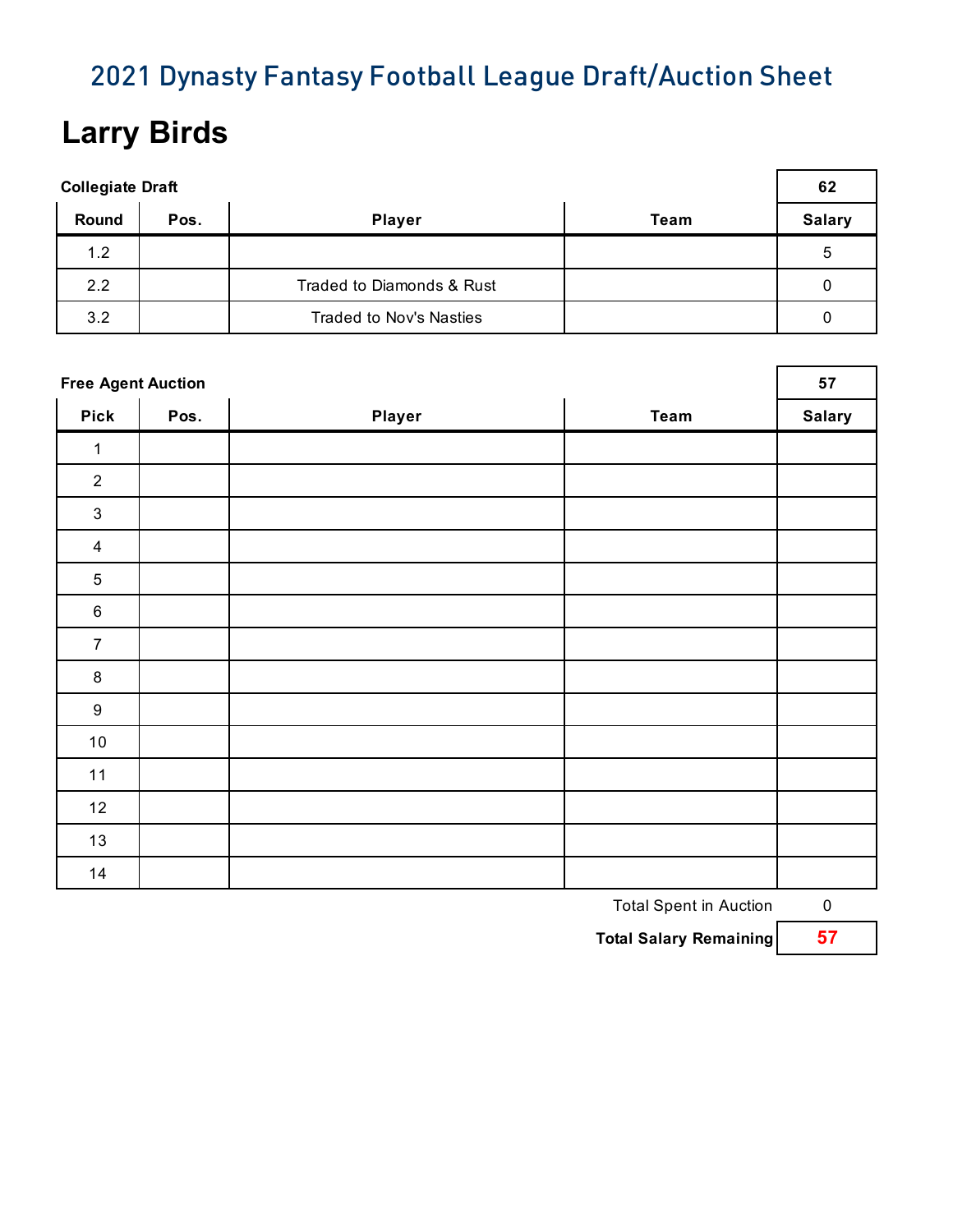## **Chief Sooner**

| <b>Collegiate Draft</b> |      |                            |             |               |
|-------------------------|------|----------------------------|-------------|---------------|
| Round                   | Pos. | <b>Player</b>              | <b>Team</b> | <b>Salary</b> |
| 1.3                     |      | Traded to Headbangers Ball |             | 0             |
| 1.4                     |      |                            |             | 5             |
| 2.3                     |      |                            |             | ◠             |
| 3.3                     |      |                            |             | 2             |

| <b>Free Agent Auction</b> |      |        |             |               |
|---------------------------|------|--------|-------------|---------------|
| <b>Pick</b>               | Pos. | Player | <b>Team</b> | <b>Salary</b> |
| 1                         |      |        |             |               |
| $\sqrt{2}$                |      |        |             |               |
| $\sqrt{3}$                |      |        |             |               |
| $\overline{\mathbf{4}}$   |      |        |             |               |
| $\mathbf 5$               |      |        |             |               |
| $\,6\,$                   |      |        |             |               |
| $\overline{7}$            |      |        |             |               |
| $\bf 8$                   |      |        |             |               |
| $\boldsymbol{9}$          |      |        |             |               |
| $10\,$                    |      |        |             |               |
| 11                        |      |        |             |               |
| 12                        |      |        |             |               |
| 13                        |      |        |             |               |
| 14                        |      |        |             |               |

Total Spent in Auction 0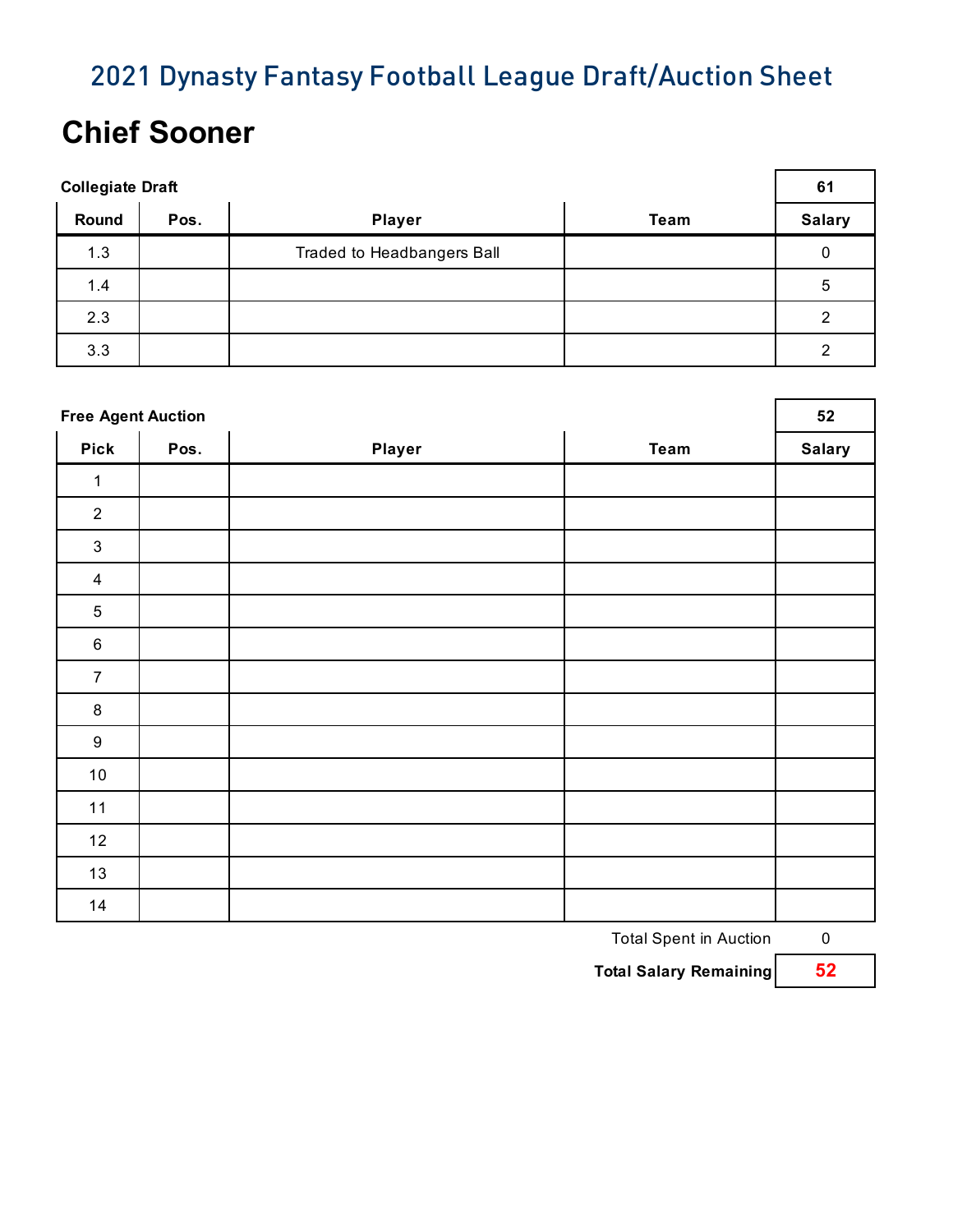# **The Firm**

| <b>Collegiate Draft</b> |      |                               |      |               |
|-------------------------|------|-------------------------------|------|---------------|
| Round                   | Pos. | <b>Player</b>                 | Team | <b>Salary</b> |
| 1.4                     |      | <b>Traded to Chief Sooner</b> |      | 0             |
| 2.4                     |      | Traded to Van Tap             |      | 0             |
| 3.4                     |      | Traded to Headbangers         |      | 0             |

|                  | <b>Free Agent Auction</b> |               |             |               |  |
|------------------|---------------------------|---------------|-------------|---------------|--|
| <b>Pick</b>      | Pos.                      | <b>Player</b> | <b>Team</b> | <b>Salary</b> |  |
| $\mathbf{1}$     |                           |               |             |               |  |
| $\sqrt{2}$       |                           |               |             |               |  |
| $\mathfrak{Z}$   |                           |               |             |               |  |
| $\overline{4}$   |                           |               |             |               |  |
| $\mathbf 5$      |                           |               |             |               |  |
| $\,6\,$          |                           |               |             |               |  |
| $\overline{7}$   |                           |               |             |               |  |
| $\bf 8$          |                           |               |             |               |  |
| $\boldsymbol{9}$ |                           |               |             |               |  |
| $10\,$           |                           |               |             |               |  |
| 11               |                           |               |             |               |  |
| 12               |                           |               |             |               |  |
| 13               |                           |               |             |               |  |
| 14               |                           |               |             |               |  |

Total Spent in Auction 0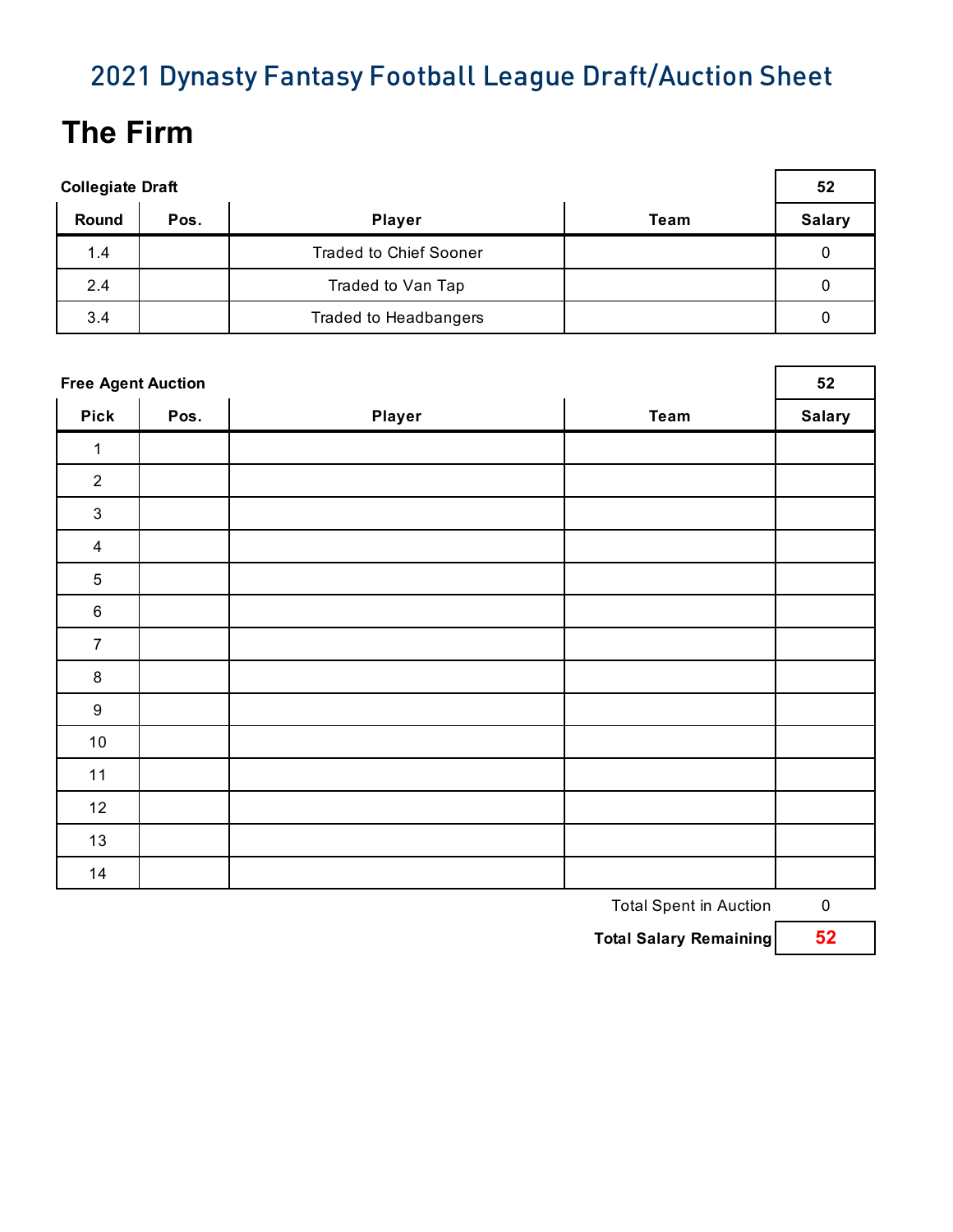## **Unowho**

| <b>Collegiate Draft</b> |      |               |             |               |
|-------------------------|------|---------------|-------------|---------------|
| Round                   | Pos. | <b>Player</b> | <b>Team</b> | <b>Salary</b> |
| 1.5                     |      |               |             | 5             |
| 2.5                     |      |               |             | 2             |
| 3.5                     |      |               |             | 2             |

| <b>Free Agent Auction</b> |      |        |             |               |
|---------------------------|------|--------|-------------|---------------|
| <b>Pick</b>               | Pos. | Player | <b>Team</b> | <b>Salary</b> |
| 1                         |      |        |             |               |
| $\overline{2}$            |      |        |             |               |
| $\ensuremath{\mathsf{3}}$ |      |        |             |               |
| $\overline{4}$            |      |        |             |               |
| $\sqrt{5}$                |      |        |             |               |
| $\,6\,$                   |      |        |             |               |
| $\overline{7}$            |      |        |             |               |
| $\bf 8$                   |      |        |             |               |
| $\boldsymbol{9}$          |      |        |             |               |
| 10                        |      |        |             |               |
| 11                        |      |        |             |               |
| 12                        |      |        |             |               |
| $13$                      |      |        |             |               |
| 14                        |      |        |             |               |

Total Spent in Auction 0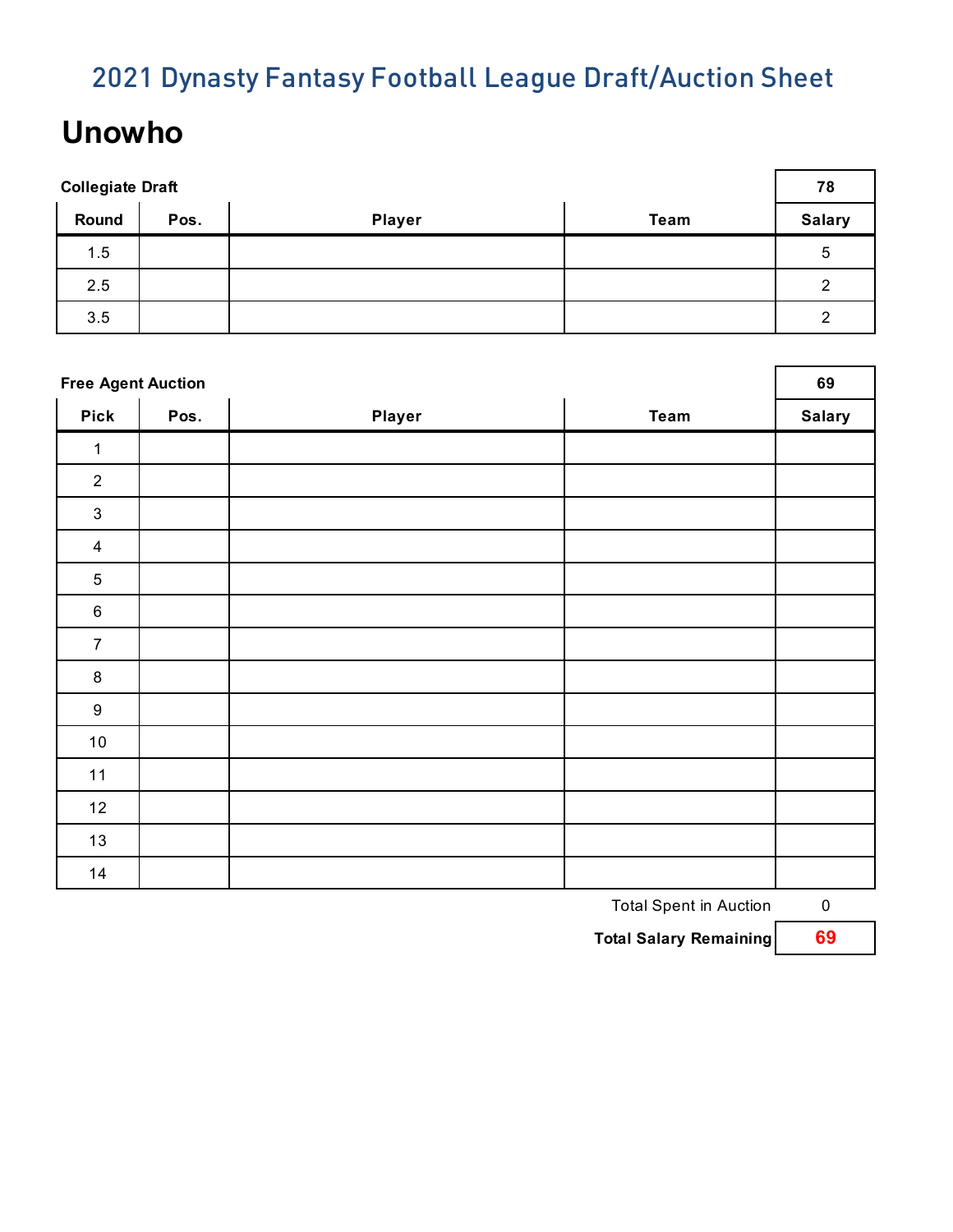### **Headbangers Ball**

| <b>Collegiate Draft</b> |      |                   |             | 34             |
|-------------------------|------|-------------------|-------------|----------------|
| Round                   | Pos. | <b>Player</b>     | <b>Team</b> | <b>Salary</b>  |
| 1.3                     |      |                   |             | $\sqrt{5}$     |
| 1.6                     |      | Traded to Red-Eye |             | $\mathbf 0$    |
| 2.6                     |      | Traded to Red-Eye |             | 0              |
| 3.4                     |      |                   |             | 2              |
| 3.6                     |      |                   |             | $\overline{2}$ |
| 3.8                     |      |                   |             | $\overline{2}$ |
| 3.9                     |      |                   |             | $\overline{2}$ |

| <b>Free Agent Auction</b> |      |        |             |               |
|---------------------------|------|--------|-------------|---------------|
| <b>Pick</b>               | Pos. | Player | <b>Team</b> | <b>Salary</b> |
| $\mathbf{1}$              |      |        |             |               |
| $\overline{2}$            |      |        |             |               |
| $\ensuremath{\mathsf{3}}$ |      |        |             |               |
| $\overline{4}$            |      |        |             |               |
| $\overline{5}$            |      |        |             |               |
| $\,6\,$                   |      |        |             |               |
| $\overline{7}$            |      |        |             |               |
| $\, 8$                    |      |        |             |               |
| $\boldsymbol{9}$          |      |        |             |               |
| $10\,$                    |      |        |             |               |
| $11$                      |      |        |             |               |
| 12                        |      |        |             |               |
| 13                        |      |        |             |               |
| 14                        |      |        |             |               |

Total Spent in Auction 0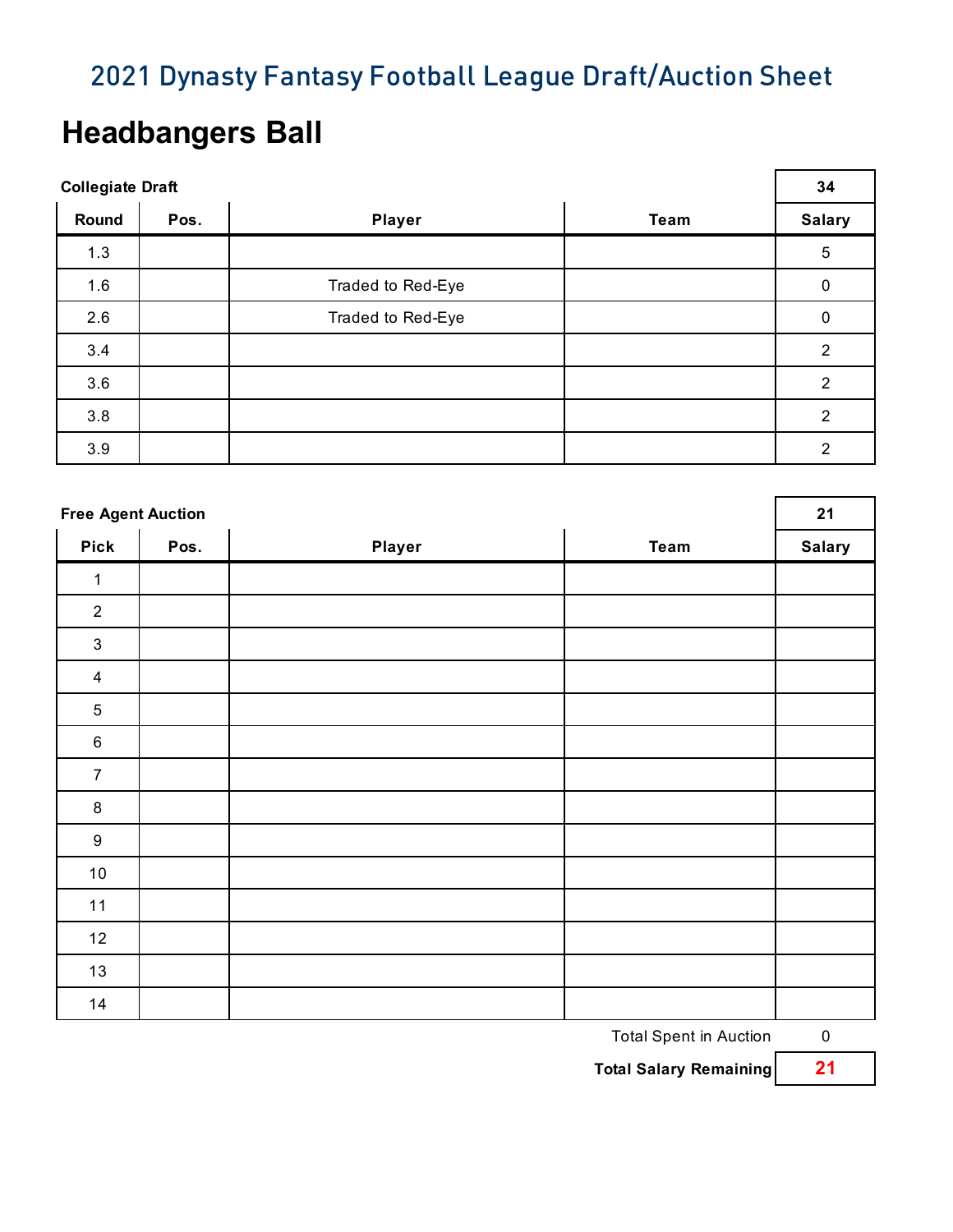## **Wiseguys**

| <b>Collegiate Draft</b> |      |                                |      |               |
|-------------------------|------|--------------------------------|------|---------------|
| Round                   | Pos. | <b>Player</b>                  | Team | <b>Salary</b> |
| 1.7                     |      |                                |      | 5             |
| 2.7                     |      |                                |      | 2             |
| 3.7                     |      | <b>Traded to Nov's Nasties</b> |      | 0             |

|                         | <b>Free Agent Auction</b> |        |             |               |  |
|-------------------------|---------------------------|--------|-------------|---------------|--|
| <b>Pick</b>             | Pos.                      | Player | <b>Team</b> | <b>Salary</b> |  |
| 1                       |                           |        |             |               |  |
| $\overline{2}$          |                           |        |             |               |  |
| $\sqrt{3}$              |                           |        |             |               |  |
| $\overline{\mathbf{4}}$ |                           |        |             |               |  |
| $\mathbf 5$             |                           |        |             |               |  |
| $\,6\,$                 |                           |        |             |               |  |
| $\overline{7}$          |                           |        |             |               |  |
| $\bf 8$                 |                           |        |             |               |  |
| $\boldsymbol{9}$        |                           |        |             |               |  |
| $10\,$                  |                           |        |             |               |  |
| 11                      |                           |        |             |               |  |
| 12                      |                           |        |             |               |  |
| $13$                    |                           |        |             |               |  |
| 14                      |                           |        |             |               |  |

Total Spent in Auction 0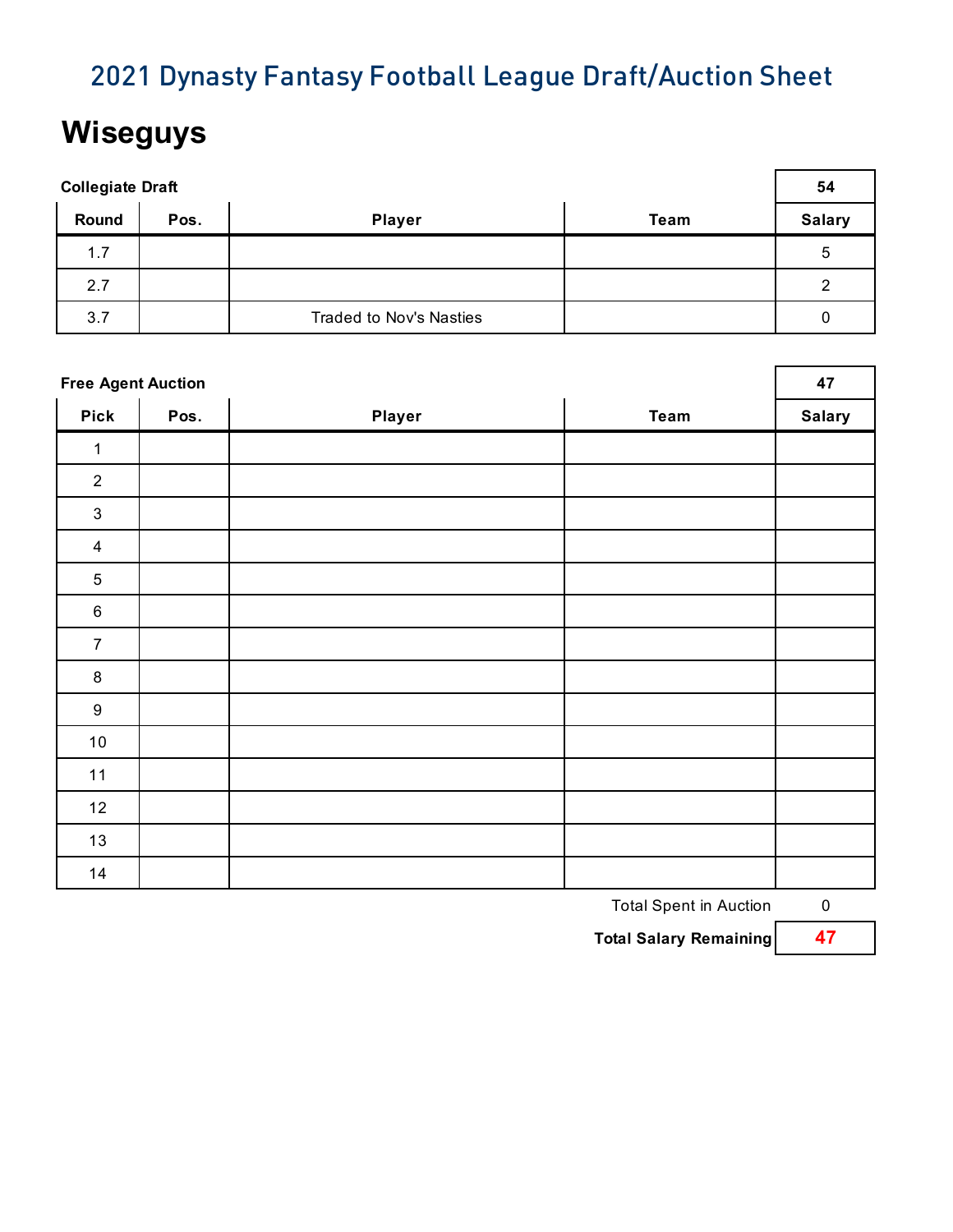### **Stormers II**

| <b>Collegiate Draft</b> |      |                           |      |               |
|-------------------------|------|---------------------------|------|---------------|
| Round                   | Pos. | <b>Player</b>             | Team | <b>Salary</b> |
| 1.8                     |      | Traded to Van Tap         |      | 0             |
| 2.1                     |      |                           |      | 2             |
| 2.8                     |      | Traded to Van Tap         |      | 0             |
| 3.8                     |      | Traded to Headbanger Ball |      |               |

| <b>Free Agent Auction</b> |      |        |             |               |
|---------------------------|------|--------|-------------|---------------|
| <b>Pick</b>               | Pos. | Player | <b>Team</b> | <b>Salary</b> |
| $\mathbf{1}$              |      |        |             |               |
| $\overline{2}$            |      |        |             |               |
| $\mathsf 3$               |      |        |             |               |
| $\overline{4}$            |      |        |             |               |
| $\mathbf 5$               |      |        |             |               |
| $\,6\,$                   |      |        |             |               |
| $\overline{7}$            |      |        |             |               |
| $\bf 8$                   |      |        |             |               |
| $\boldsymbol{9}$          |      |        |             |               |
| $10\,$                    |      |        |             |               |
| $11$                      |      |        |             |               |
| 12                        |      |        |             |               |
| 13                        |      |        |             |               |
| 14                        |      |        |             |               |

Total Spent in Auction 0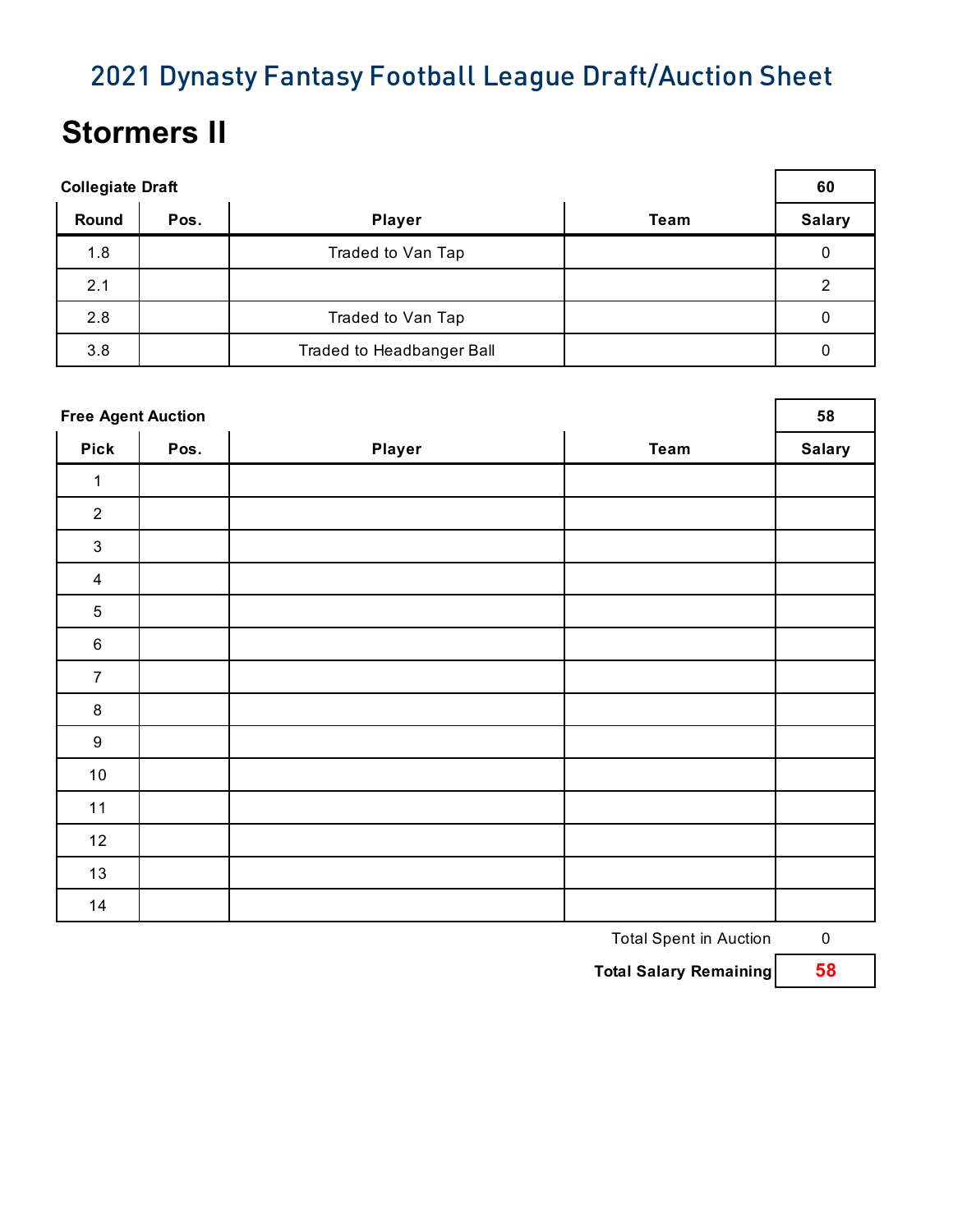### **Gopeders**

| <b>Collegiate Draft</b> |      |                              |             |                |
|-------------------------|------|------------------------------|-------------|----------------|
| Round                   | Pos. | <b>Player</b>                | <b>Team</b> | <b>Salary</b>  |
| 1.9                     |      |                              |             | 5              |
| 1.11                    |      |                              |             | 5              |
| 2.9                     |      | Traded to Red-Eye            |             | 0              |
| 2.11                    |      |                              |             | $\overline{2}$ |
| 3.9                     |      | <b>Traded to Headbangers</b> |             | 0              |
| 3.11                    |      |                              |             | 2              |

| <b>Free Agent Auction</b> |      |        |             |               |
|---------------------------|------|--------|-------------|---------------|
| <b>Pick</b>               | Pos. | Player | <b>Team</b> | <b>Salary</b> |
| $\mathbf{1}$              |      |        |             |               |
| $\overline{2}$            |      |        |             |               |
| $\sqrt{3}$                |      |        |             |               |
| $\overline{4}$            |      |        |             |               |
| $\sqrt{5}$                |      |        |             |               |
| $\,6\,$                   |      |        |             |               |
| $\overline{7}$            |      |        |             |               |
| $\bf 8$                   |      |        |             |               |
| $\boldsymbol{9}$          |      |        |             |               |
| $10\,$                    |      |        |             |               |
| 11                        |      |        |             |               |
| 12                        |      |        |             |               |
| 13                        |      |        |             |               |
| 14                        |      |        |             |               |

Total Spent in Auction 0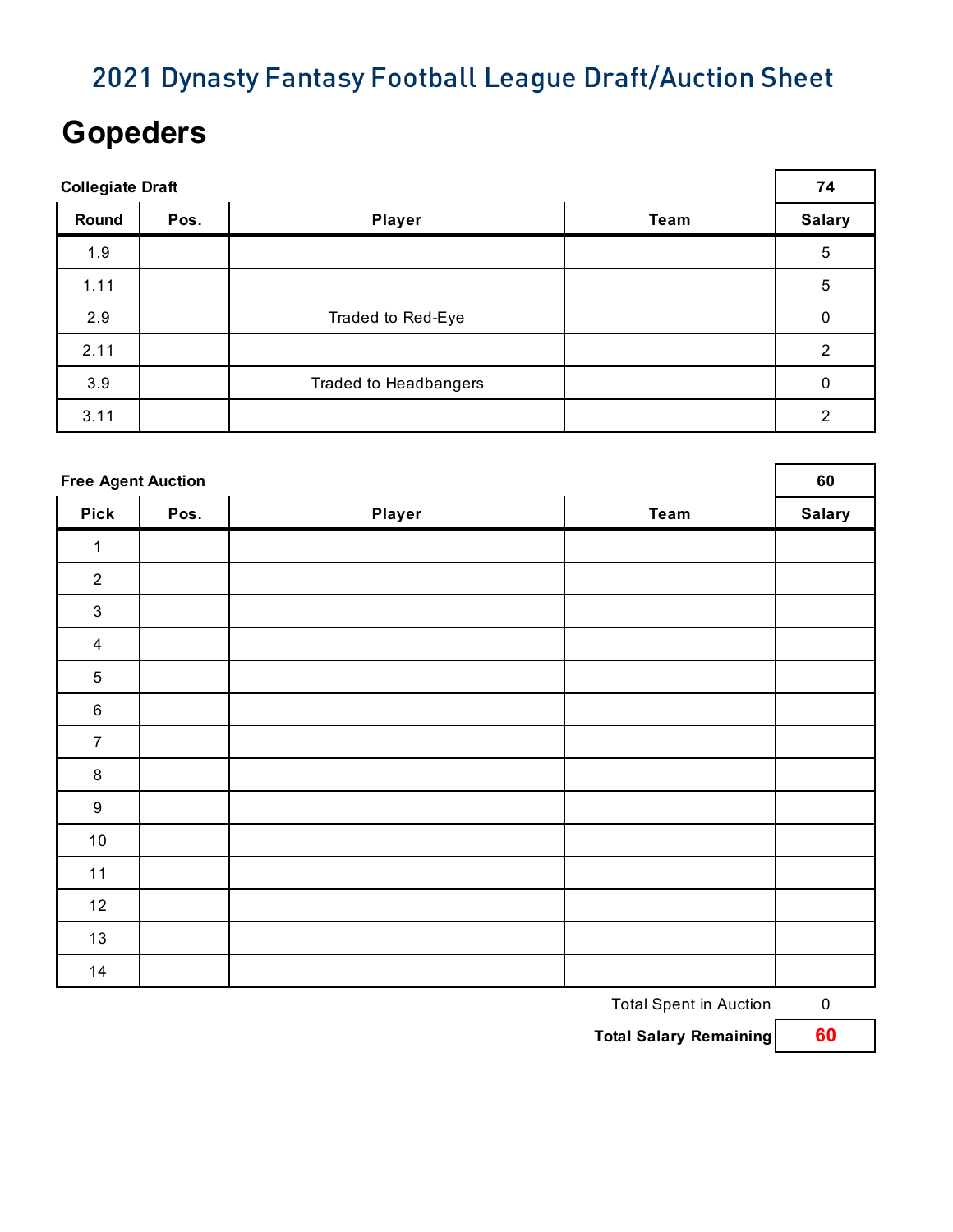### **Diamonds & Rust**

| <b>Collegiate Draft</b> |      |               |      | 70            |
|-------------------------|------|---------------|------|---------------|
| Round                   | Pos. | <b>Player</b> | Team | <b>Salary</b> |
| 1.10                    |      |               |      | 5             |
| 2.2                     |      |               |      | 5             |
| 2.10                    |      |               |      | 2             |
| 3.10                    |      |               |      | 2             |

| <b>Free Agent Auction</b> |      |        |             |               |
|---------------------------|------|--------|-------------|---------------|
| <b>Pick</b>               | Pos. | Player | <b>Team</b> | <b>Salary</b> |
| $\mathbf{1}$              |      |        |             |               |
| $\overline{2}$            |      |        |             |               |
| $\ensuremath{\mathsf{3}}$ |      |        |             |               |
| $\overline{4}$            |      |        |             |               |
| $\mathbf 5$               |      |        |             |               |
| $\,6\,$                   |      |        |             |               |
| $\overline{7}$            |      |        |             |               |
| $\bf 8$                   |      |        |             |               |
| $\boldsymbol{9}$          |      |        |             |               |
| $10\,$                    |      |        |             |               |
| 11                        |      |        |             |               |
| 12                        |      |        |             |               |
| $13$                      |      |        |             |               |
| 14                        |      |        |             |               |

Total Spent in Auction 0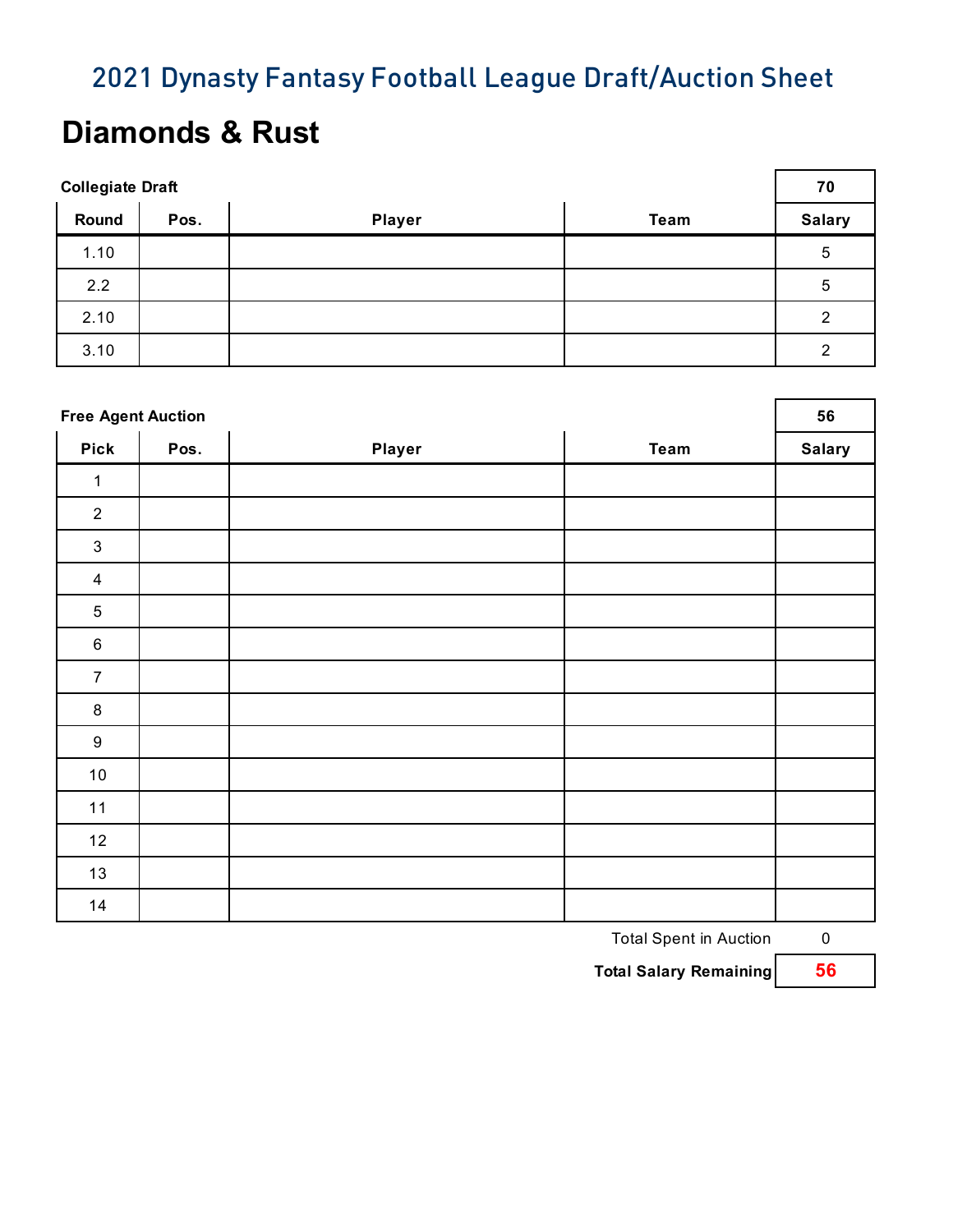### **Nov's Nasties**

| <b>Collegiate Draft</b> |      |                           |             |                  |
|-------------------------|------|---------------------------|-------------|------------------|
| Round                   | Pos. | <b>Player</b>             | <b>Team</b> | <b>Salary</b>    |
| 1.1                     |      | <b>Traded to Gopeders</b> |             | $\boldsymbol{0}$ |
| 2.11                    |      | <b>Traded to Gopeders</b> |             | 0                |
| 2.12                    |      |                           |             | $\overline{2}$   |
| 3.2                     |      |                           |             | $\overline{2}$   |
| 3.7                     |      |                           |             | 2                |
| 3.11                    |      | <b>Traded to Gopeders</b> |             |                  |
| 3.12                    |      |                           |             | 2                |

| <b>Free Agent Auction</b> |      |        |             |               |
|---------------------------|------|--------|-------------|---------------|
| <b>Pick</b>               | Pos. | Player | <b>Team</b> | <b>Salary</b> |
| $\mathbf{1}$              |      |        |             |               |
| $\overline{2}$            |      |        |             |               |
| $\mathfrak{B}$            |      |        |             |               |
| $\overline{4}$            |      |        |             |               |
| $\sqrt{5}$                |      |        |             |               |
| $\,6\,$                   |      |        |             |               |
| $\overline{7}$            |      |        |             |               |
| $\bf 8$                   |      |        |             |               |
| $\boldsymbol{9}$          |      |        |             |               |
| $10\,$                    |      |        |             |               |
| $11$                      |      |        |             |               |
| 12                        |      |        |             |               |
| 13                        |      |        |             |               |
| 14                        |      |        |             |               |

Total Spent in Auction 0